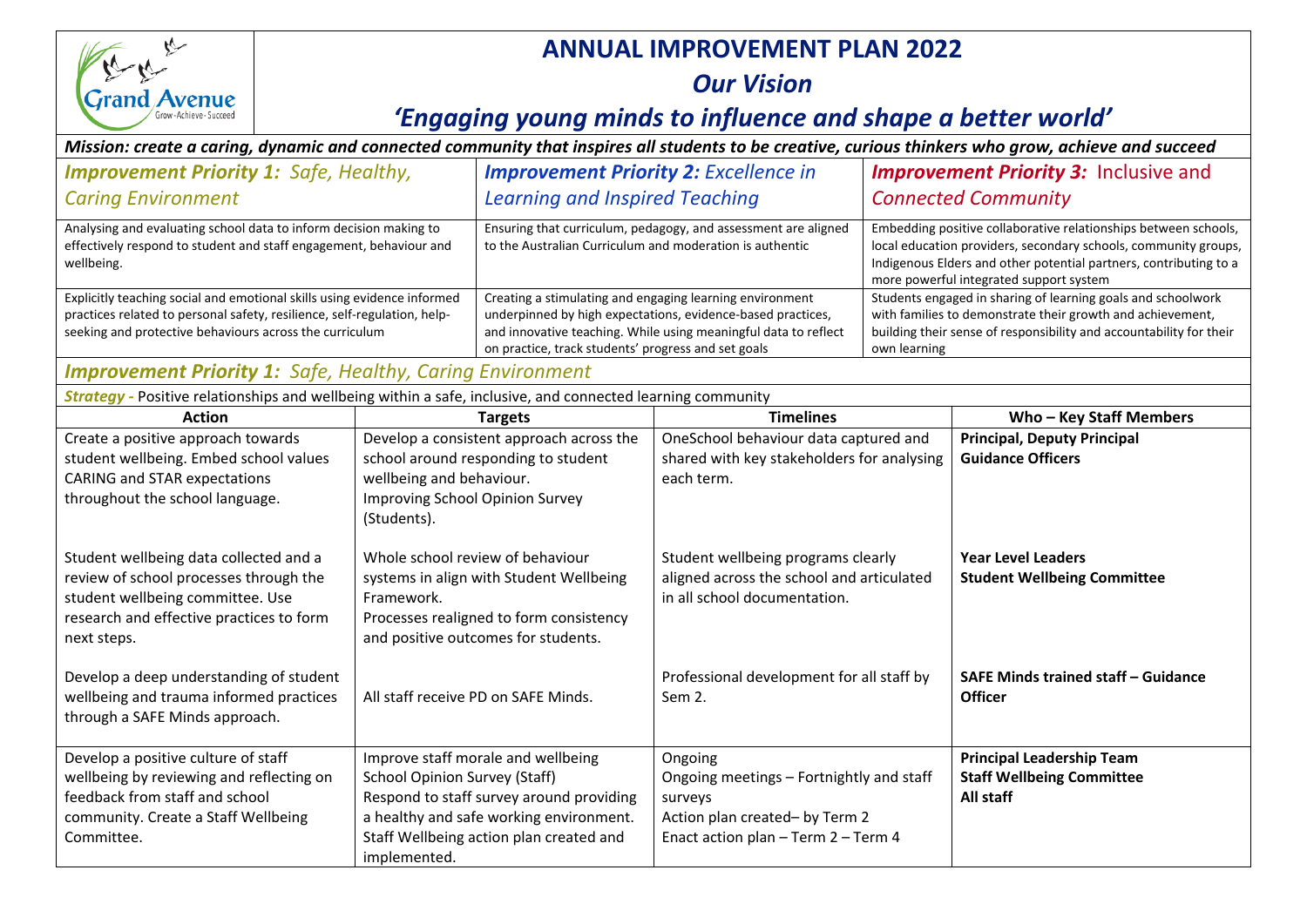| Explicit teaching of social and emotional<br>skills - CARING values, Zones of<br>Regulation, and the use of the Grand<br>Avenue STAR ladder.<br>Staff and Parents engaged in and<br>understand the positive behaviour<br>approach - Grand Avenue CARING values,<br>Zones of Regulations approach and the<br>STAR ladder being implemented<br>throughout the school. | All staff and students are engaged in<br>understanding how they can regulate<br>emotions in a variety of situations. Using<br>resources explicitly taught - zones of<br>regulation and the STAR ladder.<br>Families invited to attend workshops on<br>Zones of Regulation and STAR ladder. | Ongoing Professional development with<br>all staff and lessons created for explicit<br>teaching.<br>Values explicitly taught in classrooms and<br>whole school focus across the school<br>community throughout the 2022 year. | Principal Leadership Team, GO and<br><b>Student Wellbeing</b><br>All staff |
|---------------------------------------------------------------------------------------------------------------------------------------------------------------------------------------------------------------------------------------------------------------------------------------------------------------------------------------------------------------------|--------------------------------------------------------------------------------------------------------------------------------------------------------------------------------------------------------------------------------------------------------------------------------------------|-------------------------------------------------------------------------------------------------------------------------------------------------------------------------------------------------------------------------------|----------------------------------------------------------------------------|
| <b>Strategy</b> - Empowered learners and innovative and reflective teachers and leaders                                                                                                                                                                                                                                                                             | <b>Improvement Priority 2:</b> Excellence in Learning and Inspired Teaching                                                                                                                                                                                                                |                                                                                                                                                                                                                               |                                                                            |
| <b>Action</b>                                                                                                                                                                                                                                                                                                                                                       | <b>Targets</b>                                                                                                                                                                                                                                                                             | <b>Timelines</b>                                                                                                                                                                                                              | Who - Key Staff Members                                                    |
| Curriculum alignment P-6 ensuring all                                                                                                                                                                                                                                                                                                                               | Ensure all leaders and year level leaders                                                                                                                                                                                                                                                  | Term 1 - Leadership team and Regional                                                                                                                                                                                         | <b>Leadership Team</b>                                                     |
| units of work and assessment meet the                                                                                                                                                                                                                                                                                                                               | have a clear understanding of the                                                                                                                                                                                                                                                          | Teaching and Learning Team co-construct                                                                                                                                                                                       | <b>Year Level Leaders</b>                                                  |
| requirements of the Australian                                                                                                                                                                                                                                                                                                                                      | processes of curriculum development and                                                                                                                                                                                                                                                    | and action plan                                                                                                                                                                                                               |                                                                            |
| Curriculum.                                                                                                                                                                                                                                                                                                                                                         | implementation.                                                                                                                                                                                                                                                                            |                                                                                                                                                                                                                               |                                                                            |
| Engage in professional development<br>supporting for all staff to develop a clear<br>understanding for planning of student<br>connected units, assessments and<br>marking guides to align to the Australian<br>Curriculum.                                                                                                                                          | Ensure all staff engage in planning and<br>implementation of the Australian<br>Curriculum.                                                                                                                                                                                                 | Term 2-4 - Enact action plan of alignment                                                                                                                                                                                     | <b>Leadership Team</b><br><b>Teaching Staff</b>                            |
| Providing year level planning sessions                                                                                                                                                                                                                                                                                                                              | Opportunities given for all staff to be                                                                                                                                                                                                                                                    | Ongoing                                                                                                                                                                                                                       | <b>Leadership Team</b>                                                     |
| for all staff to engage in curriculum<br>development and student engagement.<br>Weekly cohort/sector meetings for<br>analyses of data and sharing of<br>pedagogy, curriculum, and engagement<br>in moderation.                                                                                                                                                      | released for planning session.<br>All staff engaged in and timetabled to<br>attend meetings.                                                                                                                                                                                               | Ongoing                                                                                                                                                                                                                       | <b>Teaching Staff</b><br><b>Leadership Team</b><br><b>Teaching Staff</b>   |
| Implement BAAE (before, after, after<br>and end) moderation process with a<br>focus on English.                                                                                                                                                                                                                                                                     | Staff professionally developed around<br><b>BAAE</b> moderation process<br>Moderation to occur across the term<br>with a focus on English.                                                                                                                                                 | Term 1 and ongoing                                                                                                                                                                                                            | <b>Leadership Team</b><br><b>Teaching Staff</b>                            |